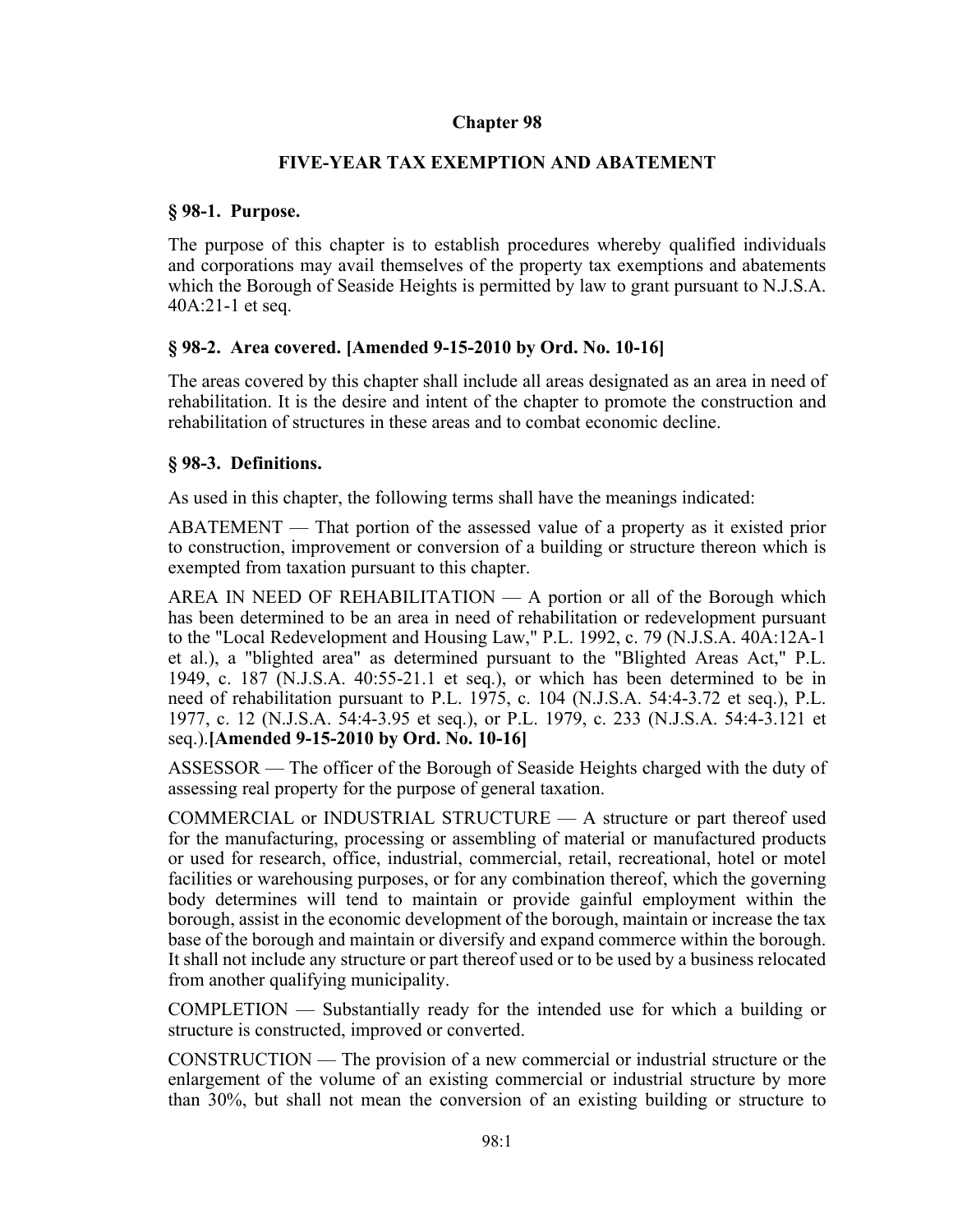another property class use.

CONVERSION or CONVERSION ALTERATION — The alteration or renovation of a building or structure in such manner as to convert the building or structure from its previous use to use as a commercial or industrial structure.

COST — Only the cost or fair market value of direct labor and materials used in improving, converting or constructing a building or structure, including any architectural, engineering and contractor's fees associated therewith, as the owner of the property shall cause to be certified to the governing body by an independent and qualified architect following the completion of the project.

DWELLING — A building or part of a building used, to be used or held for use as a home or residence, including accessory buildings located on the same premises, together with the land upon which such building or buildings are erected and which may be necessary for the fair enjoyment thereof, but shall not mean any building or part of a building, defined as a "multiple dwelling" pursuant to the Hotel and Multiple Dwelling Law, P.L. 1967, c. 76 (N.J.S.A. 55:13A-1 et seq.). A dwelling shall include, as they are separately conveyed to individual owners, individual residences within a cooperative, if purchased separately by the occupants thereof, and individual residences within a horizontal property regime or a condominium, but shall not include "general common elements" or "common elements" of such horizontal property regime or condominium as defined pursuant to the Horizontal Property Act,**<sup>1</sup>** or the Condominium Act**<sup>2</sup>** or of a cooperative if the residential units are owned separately.

EXEMPTION — That portion of the Assessor's full and true value of any improvement, conversion, alteration or construction not regarded as increasing the taxable value of a property pursuant to this chapter.

IMPROVEMENT — A modernization, rehabilitation, renovation, alteration or repair which produces a physical change in an existing building or structure that improves the safety, sanitation, decency or attractiveness of the building or structure. It shall not include ordinary painting, repairs and replacement of maintenance items or an enlargement of the volume of an existing structure by more than 30%. In no case shall it include the repair of fire or other damage to a property for which payment of a claim was received by any person from an insurance company at any time during the three-year period immediately preceding the filing of an application pursuant to this chapter unless the improvement resulted in compliance with the base flood elevation standard in place at the time of the improvement and the demonstrated cost of the improvement is no less than \$100,000.**[Amended 12-30-2014 by Ord. No. 14-23]**

MULTIPLE DWELLING — A building or structure meeting the definition of "multiple dwelling" as set forth in the Hotel and Multiple Dwelling Law, and means for the purpose of improvement or construction the "general common elements" and "common elements" of a condominium, a cooperative or a horizontal property regime.

## **§ 98-4. Exemption for improvements.**

A. This chapter authorizes an exemption from taxation of improvements to commercial or industrial structures as defined herein. This exemption shall be

**<sup>1.</sup> Editor's Note: See N.J.S.A. 46:8A-1 et seq.**

**<sup>2.</sup> Editor's Note: See N.J.S.A. 46:8B-1 et seq.**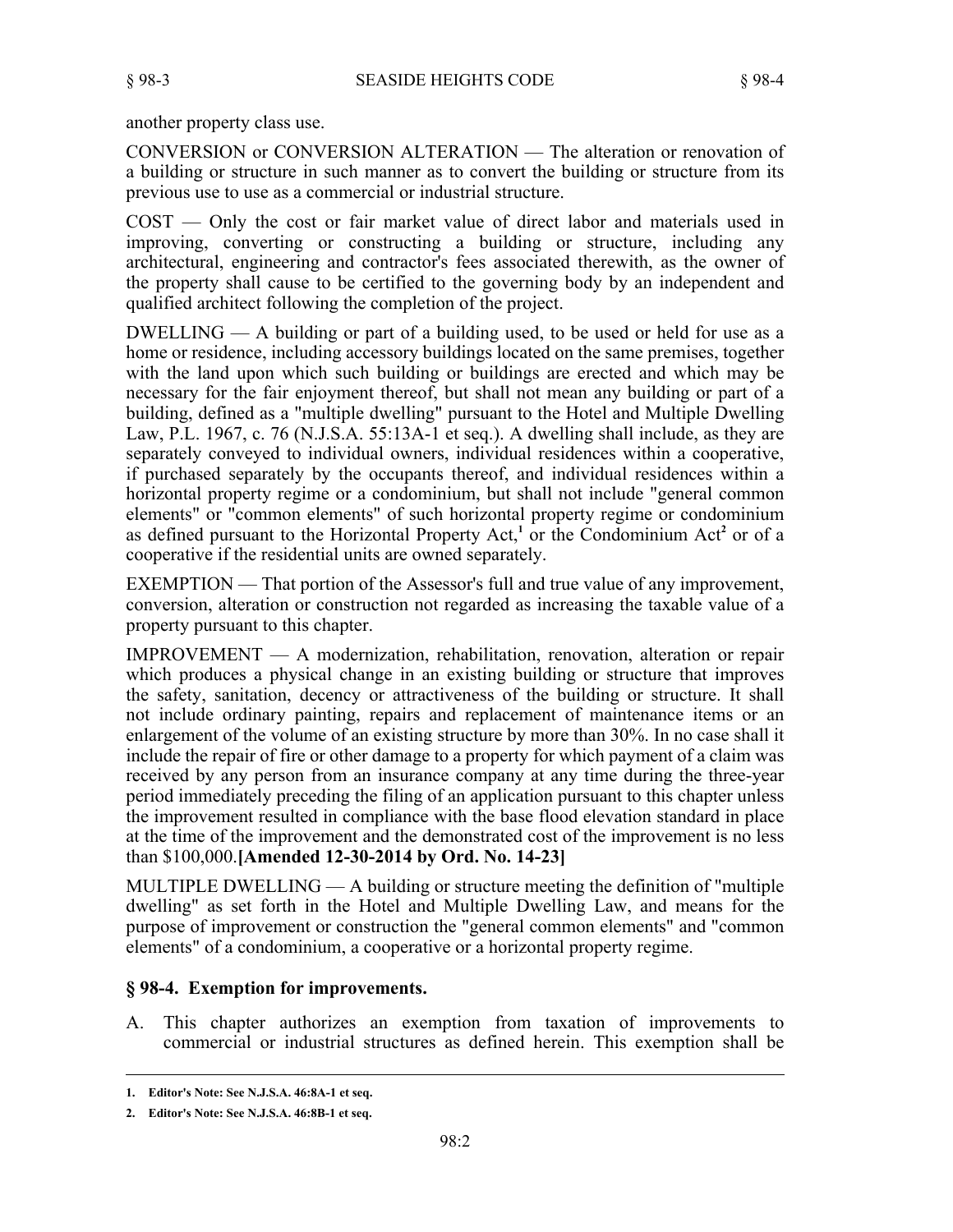§ 98-4 FIVE-YEAR TAX EXEMPTION AND ABATEMENT § 98-6

granted only by the governing body on an individual basis after review, evaluation and approval of each application. **[Amended 12-6-2017 by Ord. No. 2017-19]**

- B. With regard to exemption from taxation of improvements to commercial or industrial structures, the municipality shall regard, in determining the value of real property, the Assessor's full and true value of the improvements as not increasing the value of the property for a period of five years, notwithstanding that the value of the property to which the improvements are made is increased thereby. During the exemption period, the assessment on the property shall not be less than the assessment thereon existing immediately prior to the improvements unless there is damage to the structure through action of the elements sufficient to warrant a reduction. **[Amended 12-6-2017 by Ord. No. 2017-19]**
- C. Upon the timely receipt of a completed application, the governing body may approve a tax agreement providing for the tax phase-in for the value of the improvements as cited by the Assessor or an alternate taxing method if it is in the public interest.

## **§ 98-5. Exemption and abatement for new construction. [Amended 12-30-2014 by Ord. No. 14-23]**

- A. This chapter authorizes the granting of tax abatement and exemption for new construction or certain improvements to commercial or industrial structures as defined herein. **[Amended 12-6-2017 by Ord. No. 2017-19]**
- B. Upon the timely receipt of a completed application, the governing body may approve a tax agreement as provided for in § 98-7 of this chapter.

## **§ 98-6. Application. [Amended 12-6-2017 by Ord. No. 2017-19]**

With regard to tax exemption and abatement for improvements to or for new construction of commercial or industrial structures, all applicants shall provide the governing body with an application setting forth:

- A. A general description of a project for which exemption and abatement is sought.
- B. A legal description of all real estate necessary for the project.
- C. Plans, drawings and other documents as may be required by the governing body to demonstrate the structure and design of the project.
- D. A description of the number, classes and type of employees to be employed at the project site within two years of completion of the project.
- E. A statement of the reasons for seeking tax exemption and abatement on the project and a description of the benefits to be realized by the applicant if a tax agreement is granted.
- F. Estimates of the cost of completing such project.
- G. A statement showing the real property taxes currently being assessed at the project site; estimated tax payments that would be made annually by the applicant on the project during the period of the agreement; and estimated tax payments that would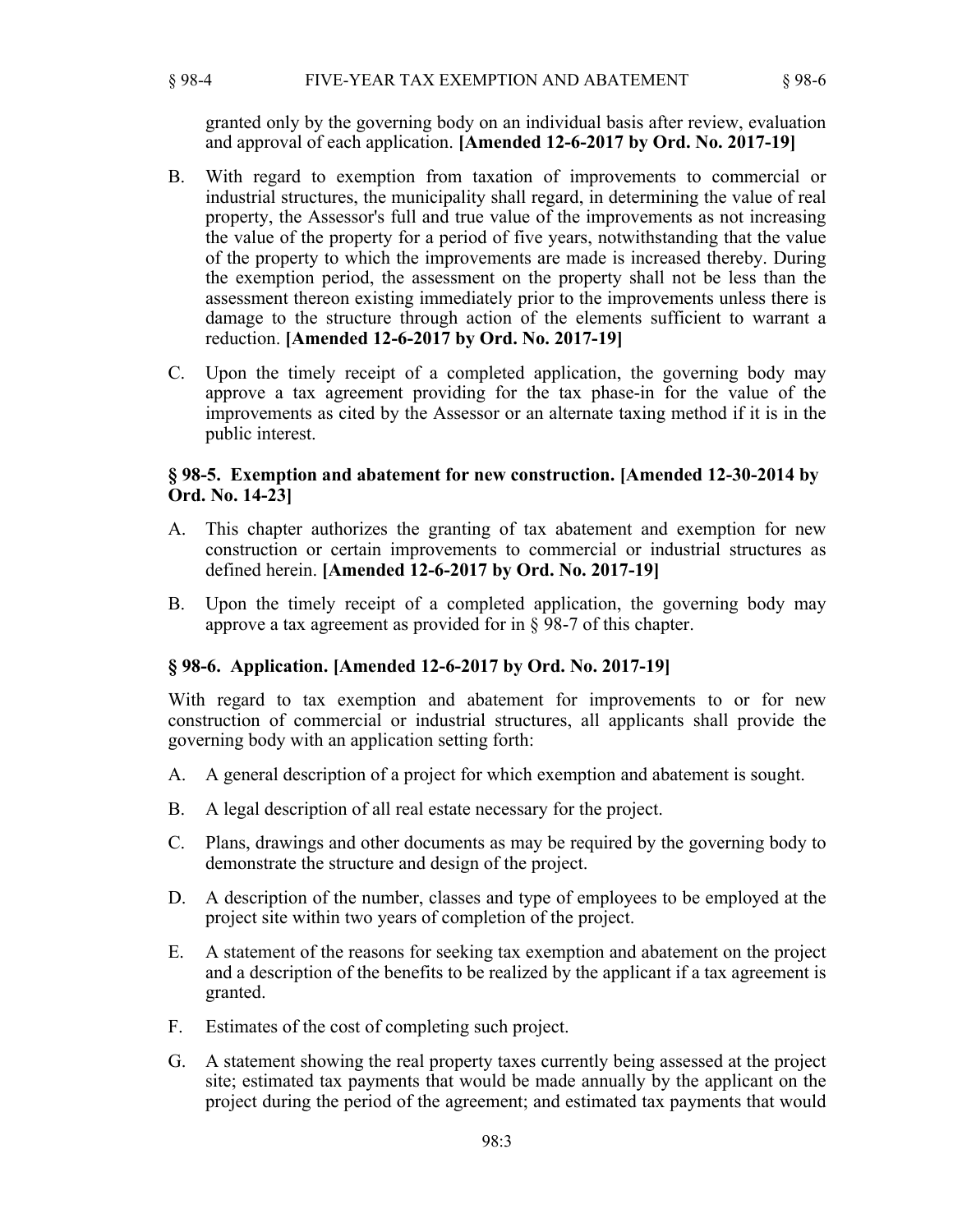be made by the applicant on the project during the first full year following the termination of the tax agreement.

- H. A description of any lease agreements between the applicant and proposed users of the commercial or industrial project and a history and description of the users' businesses.
- I. Such other pertinent information as the governing body may require.

# **§ 98-7. Tax agreement.**

On approval by the governing body of a tax agreement for a particular project, the governing body may enter into a written agreement with the applicant for the exemption and abatement of local real property taxes. The agreement shall provide for the applicant to pay to the municipality in lieu of full property tax payments an amount annually to be computed by one, but in no case a combination, of the following formulas:

- A. Tax phase-in basis. The agreement may provide for the applicant to pay to the municipality in lieu of full property tax payments an amount equal to a percentage of taxes otherwise due according to the following schedule:
	- (1) In the first full tax year after completion, no payment of the increased taxes otherwise due as a result of the improvement or construction.
	- (2) In the second tax year, an amount not less than 20% of the tax increase otherwise due as a result of the improvement or construction.
	- (3) In the third tax year, an amount not less than 40% of the tax increase otherwise due as a result of the improvement or construction.
	- (4) In the fourth tax year, an amount not less than 60% of the tax increase otherwise due as a result of the improvement or construction.
	- (5) In the fifth tax year, an amount not less than 80% of the tax increase otherwise due as a result of the improvement or construction.
- B. Cost basis. The agreement may provide for the applicant to pay to the municipality in lieu of full property tax payments an amount equal to 2% of the cost of the project. For the purposes of the agreement, the "cost of the project" means only the fair market value of the direct labor and the cost of all materials used in the construction, expansion or rehabilitation of all buildings, structure and facilities at the project site, including the cost, if any, of land acquisition and land preparation, provision of access roads, utilities, drainage facilities and parking facilities, together with architectural, engineering, legal, surveying, testing and contractors' fees associated with the project, which the applicant shall cause to be certified and verified to the governing body by an independent and qualified architect following the completion of the project.
- C. Gross revenue basis. The agreement may provide for the applicant to make an annual payment to the municipality in lieu of full property tax payments in an amount equal to 15% of the annual gross revenues from the project. For the purposes of the agreement, "annual gross revenues" means the total annual gross rental and other income payable to the owner of the project from the project. If in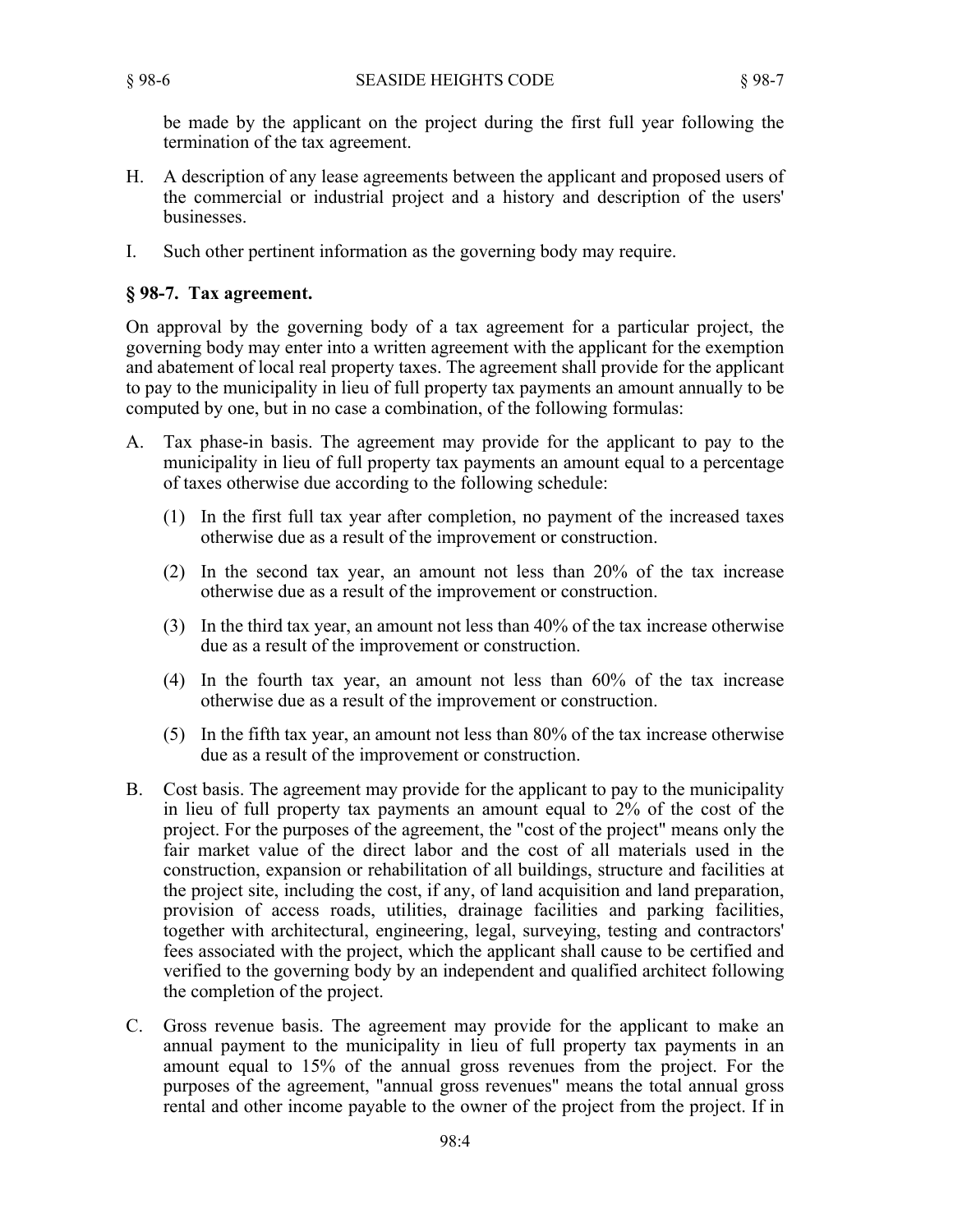any leasing, any real estate taxes or assessments on property included in the project, any premiums for fire or other insurance on or concerning property included in the project or any operating or maintenance expenses ordinarily paid by the landlord are to be paid by the tenant, then those payments shall be computed and deemed to be part of the rent and shall be included in the annual gross revenue. The tax agreement shall establish the method of computing the revenues and may establish a method of arbitration by which either the landlord or tenant may dispute the amount of payments so included in the annual gross revenue.

### **§ 98-8. Term of agreement; filing of same.**

- A. All tax agreements entered into under this chapter shall be in effect for no more than five full tax years following the date of completion of the project.
- B. All projects subject to tax agreement as provided herein shall be subject to all applicable federal, state and local laws and regulations on pollution control, worker safety, discrimination in employment, housing provision, zoning, planning and building code requirements.
- C. That percentage which the payment in lieu of taxes for a property bears to the property tax which would have been paid had an exemption and abatement not been granted for the property shall be applied to the valuation of the property for determining equalization for county tax apportionment and school aid during the term of the tax agreement.
- D. Within 30 days after the execution of a tax agreement, the Borough Clerk shall forward a copy of the agreement to the Director of the Division of Local Government Services and the Department of Community Affairs and to such other officials or agencies that the governing body may direct.

#### **§ 98-9. Termination of tax agreement.**

- A. If during any tax year prior to the termination of the tax agreement the property owner ceases to operate or disposes of the property or fails to meet the conditions for qualifying, then the tax which would have otherwise been payable for each tax year shall become due and payable from the property owner as if no exemption and abatement had been granted. The governing body shall notify the property owner and Tax Collector forthwith and the Tax Collector shall, within 15 days thereof, notify the owner of the property of the amount of taxes due. However, with respect to the disposal of the property where it is determined that the new owner of the property will continue to use the property pursuant to the conditions which qualified the property, no tax shall be due, the exemption and the abatement shall continue and the agreement shall remain in effect.
- B. At the termination of a tax agreement, a project shall be subject to all applicable real property taxes as provided by state law and regulation and local ordinance; but nothing herein shall prohibit a project, at the termination of an agreement, from qualifying for and receiving the full benefits of any other tax preferences provided by law.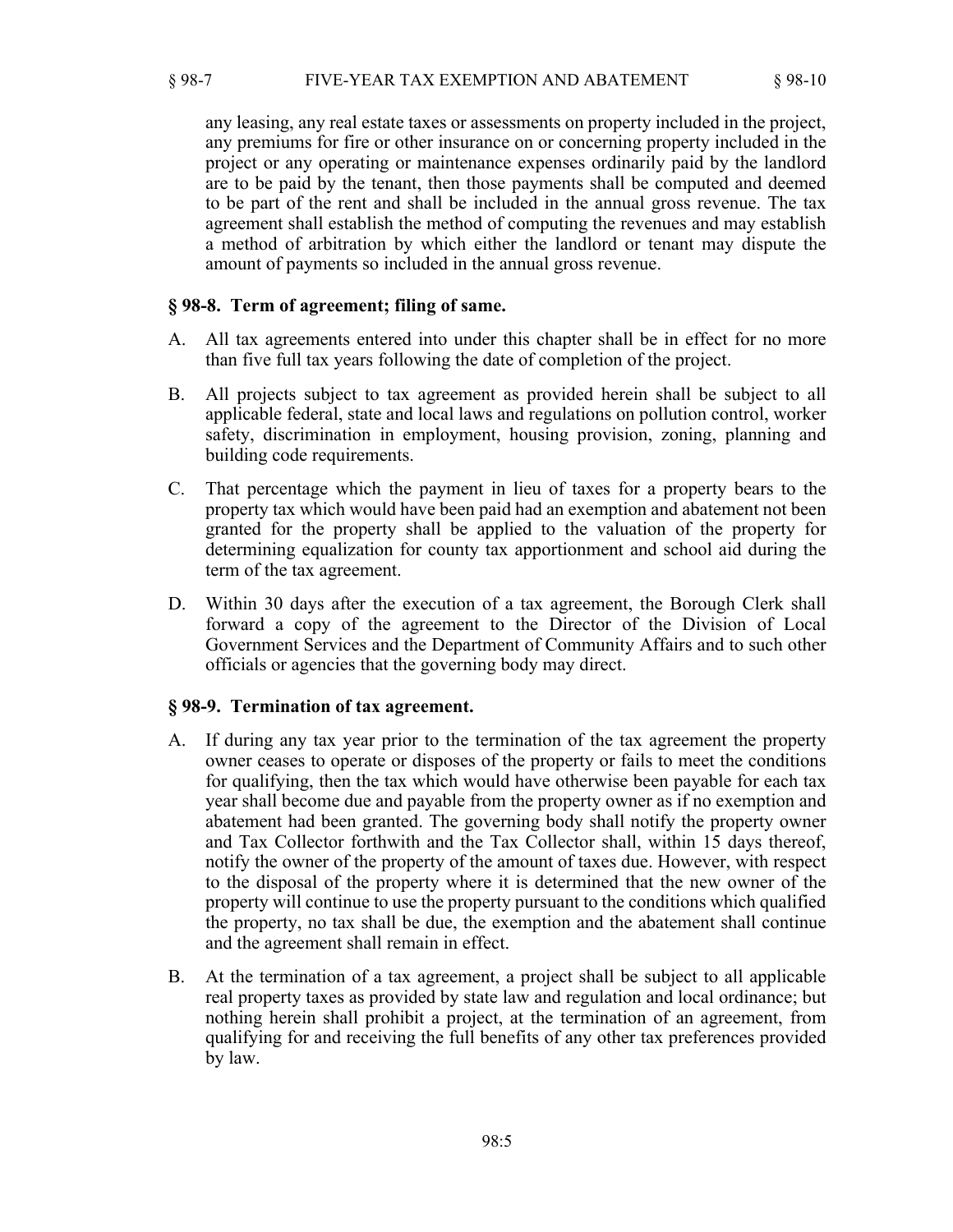### **§ 98-10. Assessor determination.**

The Borough Assessor shall determine, on October 1 of the year following the date of the completion of an improvement, conversion or construction, the true taxable value thereof. Except for projects subject to tax agreement pursuant to this chapter, the amount of tax to be paid for the first full tax year following completion shall be based on the assessed valuation of the property for the previous year, minus the amount of the abatement, if any, allowed pursuant to this chapter, plus any portion of the assessed valuation of the improvement, conversion or construction not allowed an exemption pursuant to this chapter. The property owner shall continue to be treated in the appropriate manner under the terms of this chapter and the tax agreement, if any, for each of the five full tax years subsequent to the original determination by the Borough Assessor.

## **§ 98-11. Subsequent improvements and exemptions.**

Any additional improvement, conversion or construction completed on a property granted a previous exemption or abatement pursuant to this chapter during the period in which such previous exemption or abatement is in effect shall be qualified for an exemption, or exemption and abatement, just as if such property had not received a previous exemption or abatement. In such case, the additional improvement, conversion or construction shall be considered as separate for the purposes of calculating exemptions and abatements pursuant to this chapter, except that the assessed value of any previous improvement, conversion alteration or construction for the purpose of determining the assessed valuation of the property from which any additional abatement is to be subtracted.

## **§ 98-12. Tax delinquency.**

No exemption or abatement shall be granted or tax agreement entered into pursuant to this chapter with respect to any property for which property taxes are delinquent or remain unpaid or for which penalties for nonpayment of taxes are due.

## **§ 98-13. Application for exemption.**

No exemption or abatement shall be granted pursuant to this chapter except upon written application filed with and approved by the Borough Tax Assessor. Every application shall be on a form prescribed by the Director of the Division of Taxation in the Department of the Treasury and provided for the use of claimants by the Borough of Seaside Heights and shall be filed with the Borough Assessor within 30 days, including Saturdays and Sundays, following the completion of the improvement, conversion alteration or construction and/or issuance of a certification of occupancy, whichever occurs first. Every application for exemption or exemption and abatement which is filed within the time specified shall be approved and allowed by the Assessor and governing body to the degree that the application is consistent with the provisions of the adopting ordinance or the tax agreement, provided that the improvement, conversion alteration or construction for which the application is made qualified as an improvement, a conversion alteration or construction pursuant to the provision of this chapter and the tax agreement, if any. The granting of an exemption or exemption and abatement or tax agreement shall be recorded and made a permanent part of the official tax records of the